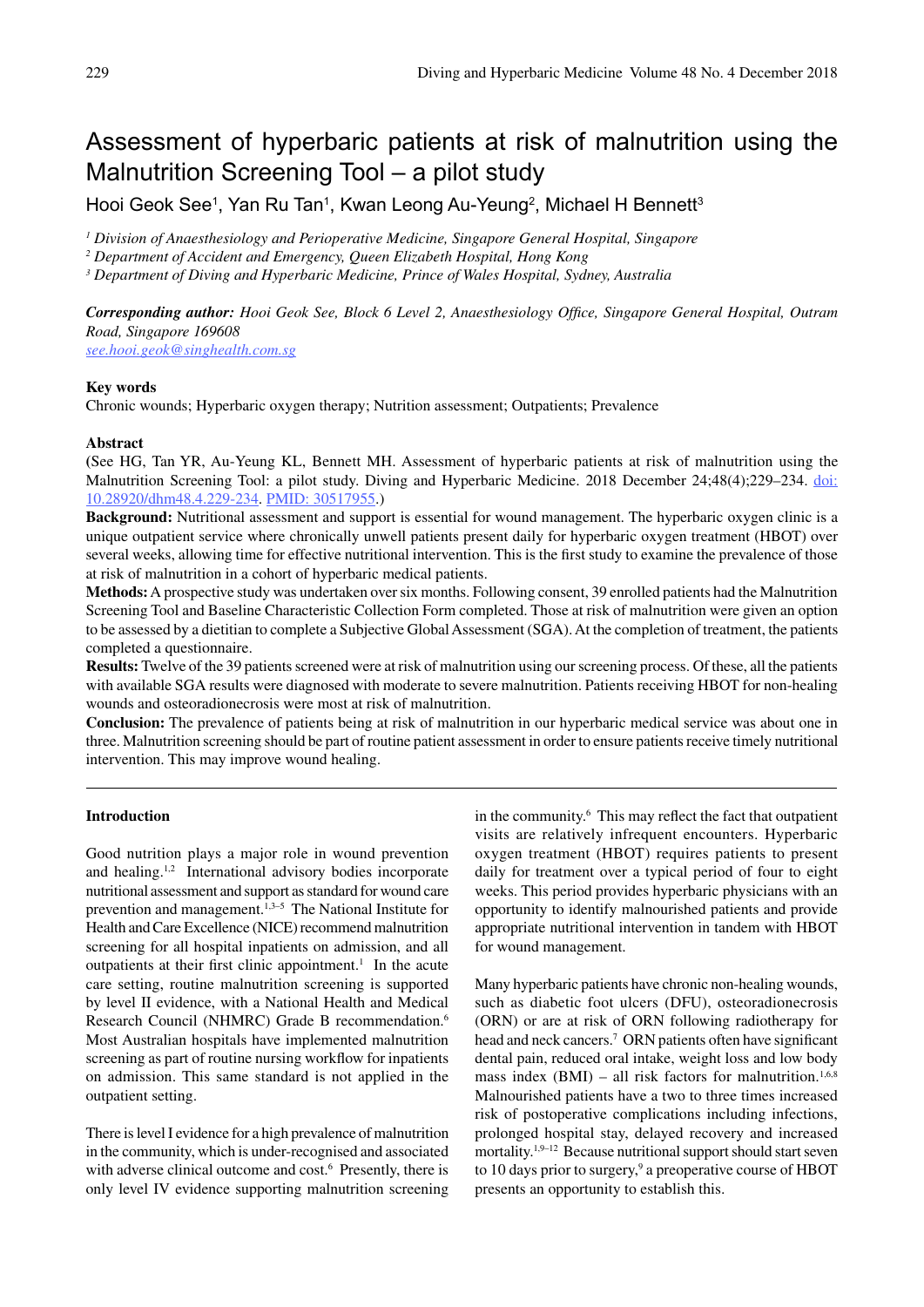

The primary objective of this study was to determine the prevalence of patients at risk of malnutrition in a cohort of patients treated at the Department of Diving and Hyperbaric Medicine (DDHM) at the Prince of Wales Hospital (POWH), Sydney, Australia. The secondary objective was to identify the category of hyperbaric patients most at risk of malnutrition by comparing the primary indication and baseline characteristics of all recruited patients to those in the at-risk-of-malnutrition group.

## **Methods**

Following local ethics approval (HREC Ref no: 15/286 LNR/15/POWH/564), we conducted a prospective, single centre cohort study over the six months from 07 December 2015 to 31 May 2016. Patients of all ages who received more than five treatment sessions of either wound care and/ or HBOT were included. The requirement for five sessions was an arbitrary threshold to ensure the recruitment of patients committed to attend the DDHM for treatment. This represents the hyperbaric patient population amenable to continuous nutritional intervention. Patients were excluded if the primary indication for HBOT was diving-related decompression illness, an acute medical emergency such as necrotising fasciitis, gas gangrene or carbon monoxide poisoning or HBOT starting in the immediate post-operative period following limb or flap revascularisation. Typical treatment courses for these patients are much shorter (about one week).

Eligible participants were identified on arrival for assessment by the DDHM staff and written informed consent was obtained before enrolment. The investigator then completed the Malnutrition Screening Tool (MST) (Appendix A) and the Baseline Characteristic Collection Form (Appendix B). Patients with an MST score of two or more were deemed at risk of malnutrition and were given the option to undergo formal dietitian review within the following week. Patients were rated A to C using Subjective Global Assessment (SGA).13 Malnourished patients (SGA-B and C) received continuous nutritional intervention. On completion of treatment, we conducted a follow-up questionnaire (Appendix C).

In the absence of existing data to perform sample size calculations, we planned to recruit a convenience sample of 30 patients. We planned to perform a descriptive analysis and to use a chi-squared analysis to compare the prevalence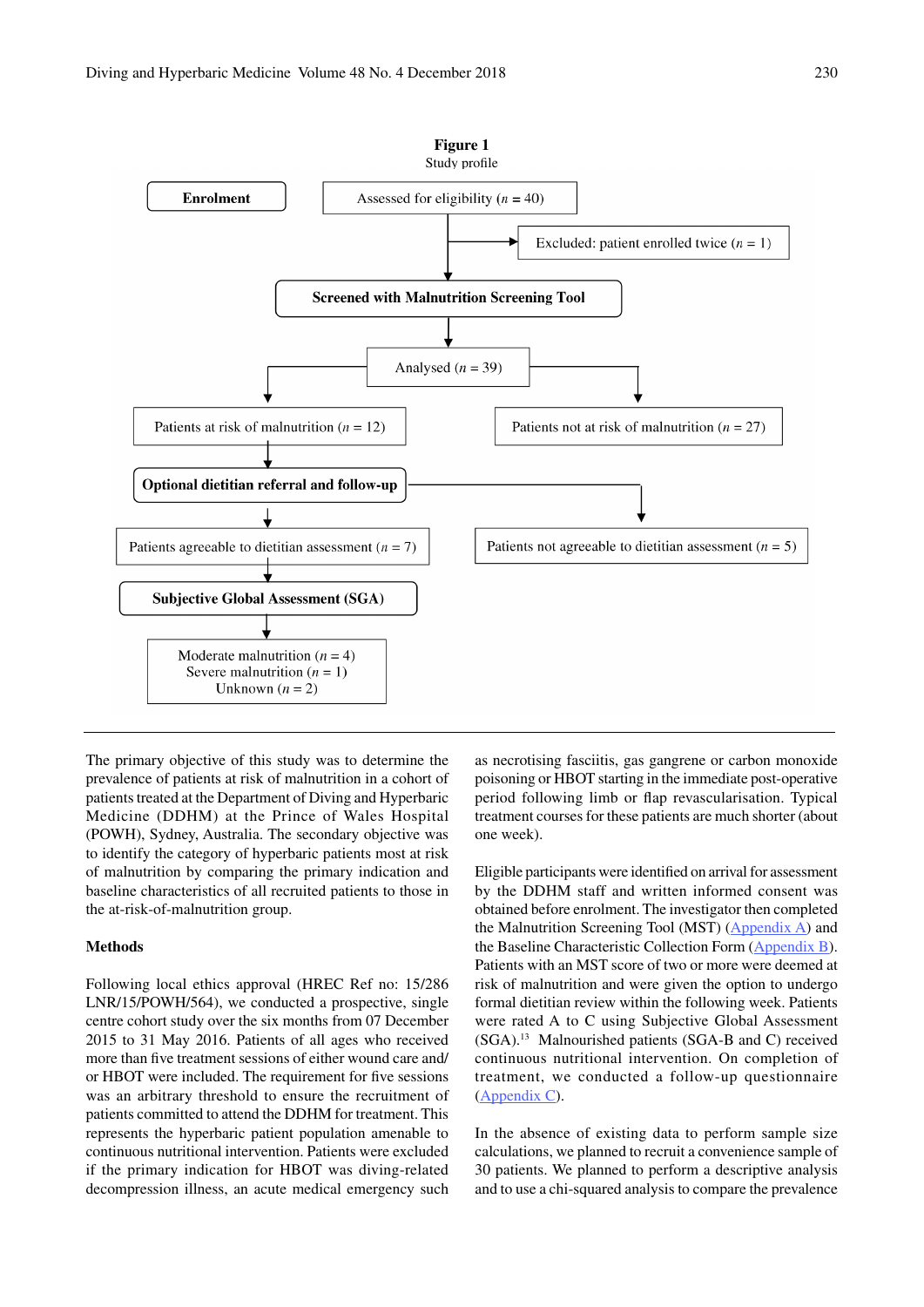**Table 1**

| The primary indication for hyperbaric oxygen treatment and the baseline characteristics of the at-risk-of-malnutrition |  |
|------------------------------------------------------------------------------------------------------------------------|--|
| group compared to all recruited patients                                                                               |  |

| Baseline characteristic                             | All subjects   | At risk of malnutrition |
|-----------------------------------------------------|----------------|-------------------------|
| Total number of patients                            | 39             | 12                      |
| Female/male ratio                                   | 15:24          | 7:5                     |
| Mean age, years (standard deviation)                | 66.5(13.7)     | 72.5(9.3)               |
| Indication for HBOT                                 |                |                         |
| Non-healing wound without HBOT                      | 10             | 1                       |
| Non-healing wound with HBOT                         | 7              | $\overline{4}$          |
| Prevention/treatment of osteoradionecrosis          | 14             | 5                       |
| Other soft tissue radiation injury                  | 6              | 1                       |
| Sudden sensorineural hearing loss                   | $\mathbf{1}$   | $\boldsymbol{0}$        |
| Other (e.g., sternum osteoradionecrosis)            | 1              | 1                       |
| Body mass index (BMI) kg·m <sup>-2</sup>            |                |                         |
| Underweight < $18.5 \text{ kg} \cdot \text{m}^{-2}$ | $\overline{4}$ | 4                       |
| Normal weight 18.5-24.9 kg·m <sup>-2</sup>          | 13             | 5                       |
| Overweight 25-29.9 kg·m <sup>-2</sup>               | 14             | $\overline{2}$          |
| Obese > $30 \text{ kg} \cdot \text{m}^{-2}$         | 8              | 1                       |
| Diabetes                                            | 5              | $\mathbf{1}$            |
| Chronic renal impairment                            | $\overline{2}$ | $\theta$                |
| Chronic gastrointestinal disease                    | 1              | $\theta$                |
| Smoker or quit less than 3 months                   | 3              | 1                       |
| Alcohol > 2 standard drinks/day                     | 9              | 5                       |
| Pain associated with eating                         | 9              | 5                       |
| Dysphagia                                           | 9              | $\overline{4}$          |
| Pre-existing nausea and vomiting                    | 3              | 1                       |
| Malabsorption suspected                             | 3              | 1                       |
| Current dietitian supported                         | 8              | $\overline{2}$          |
| Prescribed nutritional supplement                   | 6              | 3                       |
|                                                     |                |                         |

of high malnutrition scores between diagnostic groups. All analyses were made using the StatsDirect analytical package (StatsDirect Ltd, Cambridge).

## **Results**

The study profile is presented in **Figure 1**. Thirty-nine patients were enrolled during the study period, of whom 12 were identified to be at risk of malnutrition. Seven of these 12 patients opted for referral to a dietitian. Four patients were diagnosed with moderate malnutrition (SGA-B) and one patient had severe malnutrition (SGA-C). The other two patients' SGA records could not be obtained. Overall therefore, all five patients with available SGA results were diagnosed with moderate to severe malnutrition. Of the other five who declined referral to a dietitian, one was already seeing a dietitian, one was taking a nutritional supplement and one subsequently saw an external dietitian. Two patients declined without giving any reason.

The primary indication for HBOT and the baseline characteristics of the at-risk-of-malnutrition group compared to all recruited patients are presented in Table 1. Four of seven patients receiving HBOT for a non-healing wound and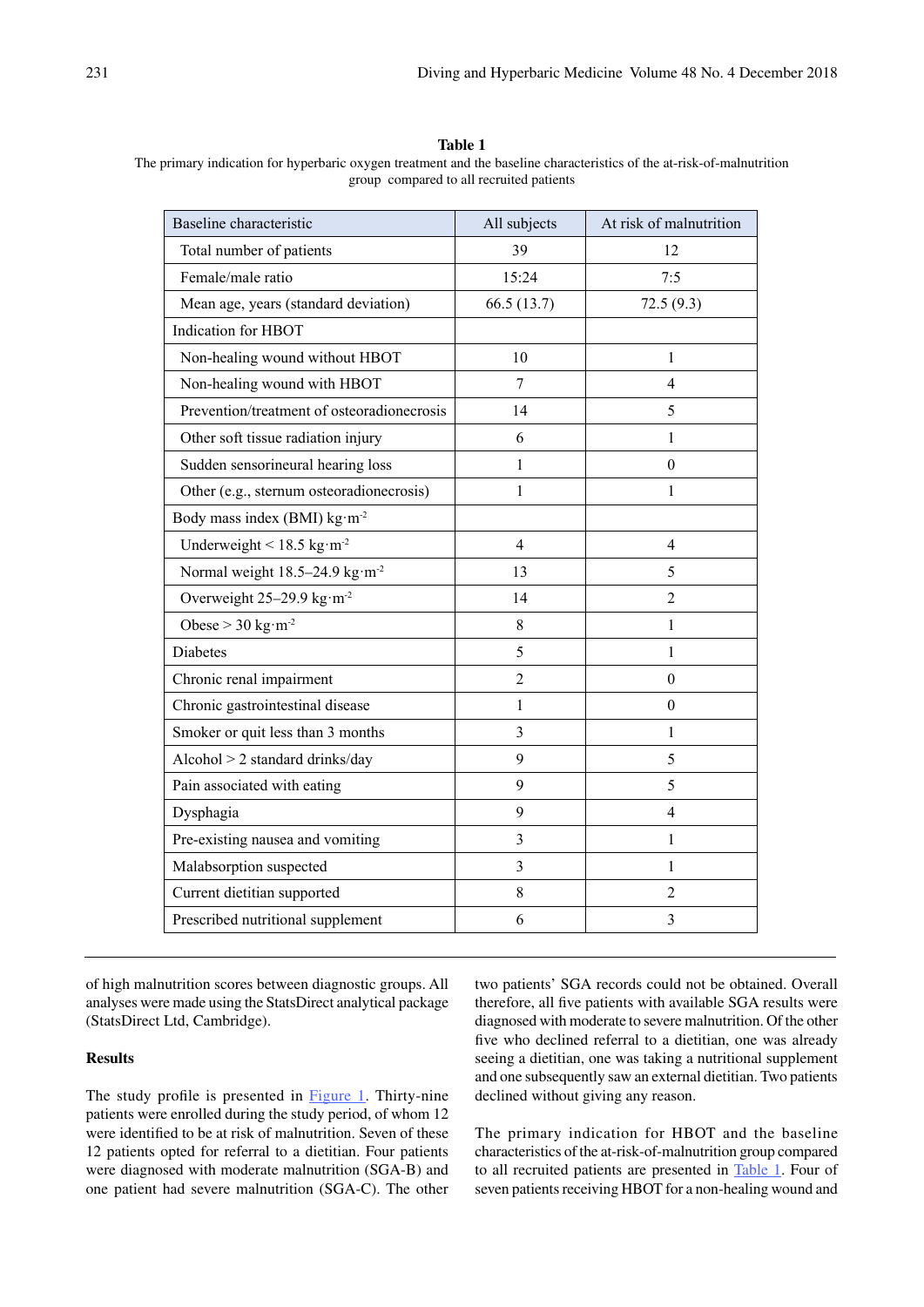five of 14 with/or at risk of ORN were assessed as at risk of malnutrition. Compared to the remainder of the cohort, these two groups of patients were at increased risk, but the difference was not statistically significant (9 of 21 versus 3 of 18; risk difference 26%, Chi2 = 3.1, *P* = 0.08). No further meaningful statistical analysis was possible due to the small numbers for comparison.

Five of nine patients who reported having more than two standard drinks per day or had pain associated with eating and four of nine patients with dysphagia were identified to be at risk of malnutrition. Patients who were already consulting a dietitian (two of eight individuals) or taking prescribed nutritional supplements (three of six individuals) were still assessed to be at risk of malnutrition. All four patients who were underweight according to body mass index were found to be at risk of malnutrition. In the follow-up questionnaire, 17 of 39 thought the option of seeing a dietitian during their course of HBOT would be beneficial.

### **Discussion**

HBOT facilities deal with an outpatient population that presents daily to the centre for up to eight weeks. We found over a six-month period that almost one third of the recruited patients were at risk of malnutrition using an accurate and validated tool, the MST.<sup>6,8,12-15</sup> All patients with available SGA results were diagnosed as having moderate to severe malnutrition. This presents an opportunity to provide meaningful nutritional interventions together with HBOT to promote wound healing and reduce post-operative complications.

The overall prevalence of being at risk of malnutrition in our study was higher than the estimated prevalence in the outpatient clinics and community setting.11,16,17 Data from various outpatient clinics suggest an estimated prevalence of 16 to 21% of patients at risk of malnutrition,<sup>16</sup> while one Australian study involving 1,145 individuals requiring care at home and using the same tools as in our study, showed 15% to be at risk of malnutrition.17 However, as well as being only a small sample, ours was a highly selected population many of whom had chronic non-healing wounds. The inclusion of only those who had already received five or more treatment sessions into our study might also have skewed our findings.

Mild and/or moderate malnourishment may be hard to identify by untrained healthcare staff. The MST is a widely utilized and validated screening questionnaire for patients at risk for malnutrition $8,13$  and has high reliability with 93% sensitivity and 93% specificity in both inpatient and outpatient settings.<sup>6,13–15</sup> It is easily scored by both health care workers and patients with a high inter-rater reliability (93−97%).15 Any patient who scores two or more on the MST is deemed to be at risk of malnutrition. Using this tool, a patient who lost between 0.5 to 5 kg unintentionally and ate poorly due to loss of appetite would achieve a score of 2 (Appendix A).

Trained dietitian are a limited resource, and the diagnosis of malnutrition requires lengthy and detailed nutritional assessment.6 The MST is used to minimise unnecessary dietitian referrals. Our study suggests the patients undergoing HBOT most at risk are those with non-healing wounds or with/or at risk of ORN, those who are underweight, have more than two standards drinks of alcohol regularly and swallowing with difficulty and/or pain.

Our study has a number of limitations. Five of the 12 patients at risk of malnutrition declined further nutritional assessment and two patients' SGA results could not be obtained, indicating the prevalence of malnutrition might be higher than estimated. Further, we were unable to secure routine dietitian referral in the 'at risk' group and could only offer this support on specific request. The high proportion of those at risk who declined this opportunity was of interest to us and deserves further investigation. Any future investigation will need to be formally planned in conjunction with our dietitian service.

The MST was easily administered and the cost of such screening is negligible. The failure to look for malnutrition when it is so simple to do so is not, in our view, best practice.18 Any influence on actual clinical outcome remains to be evaluated in future studies.

#### **Conclusion**

This pilot study suggests that among patients presenting to a hyperbaric facility, the prevalence of being at risk of malnutrition is high and justifies the screening of these patients in order to identify those who require intervention. Further investigation is required urgently to better define the potential positive impact of screening and nutritional intervention on outcomes from HBOT.

#### **References**

- 1 National Collaborating Centre for Acute Care (UK). Nutrition support for adults: oral nutrition support, enteral tube feeding and parental nutrition. London: National Collaborating Centre for Acute Care (UK); February 2006 (NICE Clinical Guidelines, No. 32.) [cited 2018 January 09]. Available from: https://www.nice.org.uk/guidance/cg32.
- 2 Corcoran MA, Moore ZEH. Systemic nutritional interventions for treating foot ulcers in people with diabetes. Cochrane Database of Systemic Reviews 2014, Issue 11. Art No.: CD011378. doi: 10.1002/14651858.CD011378.
- 3 National Pressure Ulcer Advisory Panel, European Pressure Ulcer Advisory Panel and Pan Pacific Injury Alliance. Haesler E, editor. Prevention and treatment of pressure ulcers: quick reference guide. 2nd ed. Western Australia: Cambridge Media; 2014. [cited 2018 January 09]. Available from: https://www. npuap.org/wp-content/uploads/2014/08/Updated-10-16-14-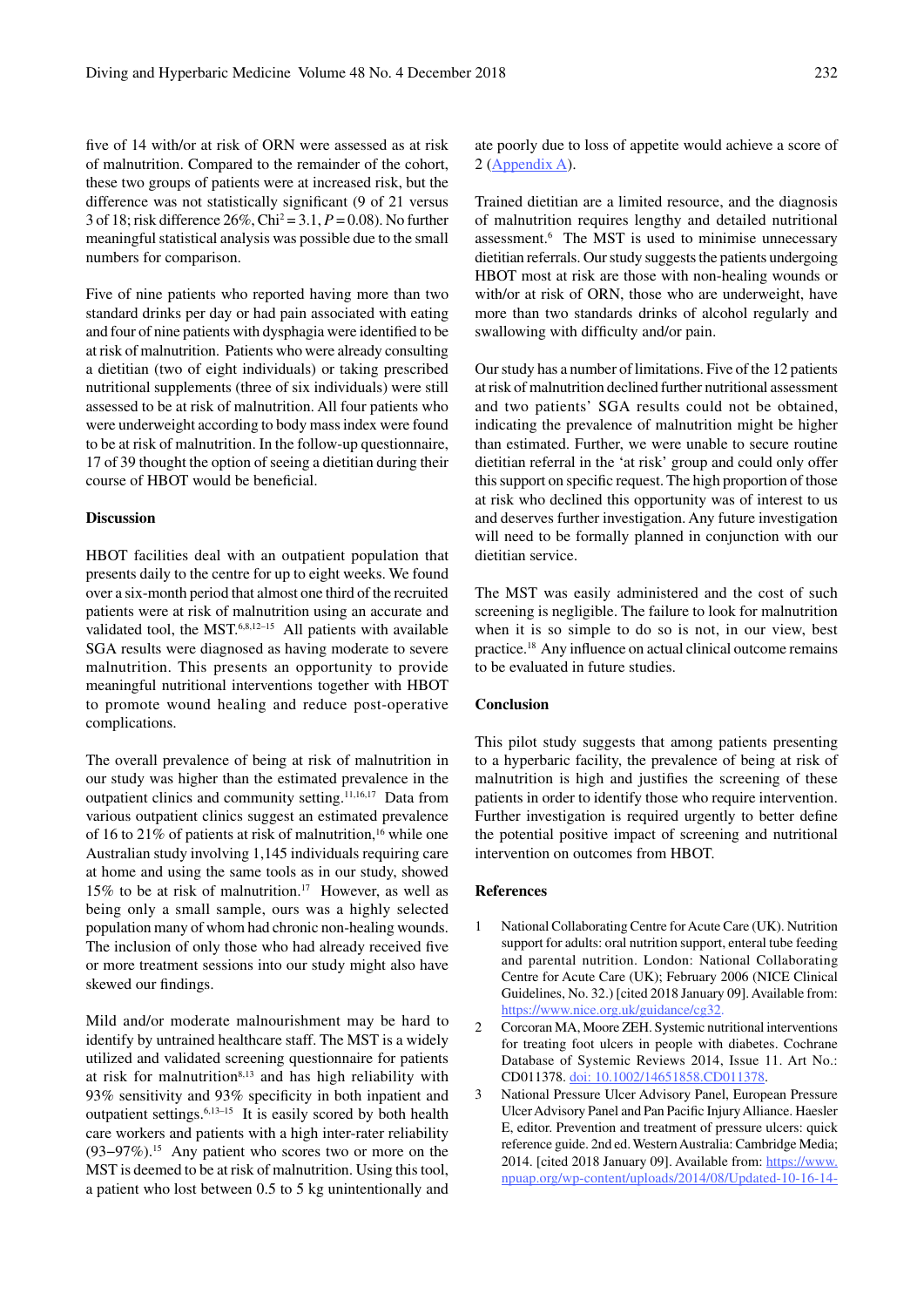Quick-Reference-Guide-DIGITAL-NPUAP-EPUAP-PPPIA-16Oct2014.pdf.

- 4 Australian Wound Management Association. Pan Pacific clinical practice guideline for the prevention and management of pressure injury. Western Australia: Cambridge Media; 2012. [cited 2018 January 09]. Available from: https://www.sfphysio. fr/docs/2015161654\_pan-pacific-clinical-practice-guidelinefor-the-prevention-and-management-of-pressure-injury.pdf.
- 5 Australian Wound Management Association and New Zealand Wound Society. Australian and New Zealand clinical practice guideline for prevention and management of venous leg ulcers. Western Australia: Cambridge Publishing; 2011. [cited 2018 January 09]. Available from: https://www.nzwcs.org.nz/ images/luag/2011\_awma\_vlug.pdf.
- 6 Watterson C, Fraser A, Banks M, Isenring E, Miller M, Silvester C, et al. Evidence based practice guidelines for the nutritional management of malnutrition in adult patients across the continuum of care. Nutr Diet. 2009;66(Suppl 3):S1–34. [cited 2018 January 09]. Available from: https:// doi.org/10.1111/j.1747-0080.2009.01383.x.
- 7 Marx RE. Osteoradionecrosis: a new concept of its pathophysiology. J Oral Maxillofac Surg. 1983;41:283–8. PMID: 6572704.
- 8 Bauer JD, Ash S, Davidson WL, Hill JM, Brown T, Isenring EA, et al. Evidence based practice guidelines for the nutritional management of cancer cachexia. Nutr Diet. 2006;63(Suppl 2):S5–32. [cited 2018 January 09]. Available from: https:// www.health.qld.gov.au/\_\_data/assets/pdf\_file/0028/157618/ cc\_cancer\_cachexia1.pdf.
- 9 Abunnaja S, Cuviello A, Sanchez JA. Enteral and parenteral nutrition in the perioperative period: state of the art. Nutrients. 2013;5:608–23. doi: 10.3390/nu5020608. PMID: 23429491. PMCID: PMC3635216.
- 10 Lennard-Jones JE. A positive approach to nutrition as treatment: report of a working party on the role of enteral and parenteral feeding in hospital and at home. London: King's Fund Centre; 1992. [cited 2018 April 23]. Available from: http://www.bapen.org.uk/pdfs/bapen\_pubs/pub\_kings\_fund. pdf.
- 11 Kopelman P, Lennard-Jones J. Nutrition and patients: a doctor's responsibility. Clin Med (Lond). 2002;2:391–4. [cited 2018 April 23]. Available from: http://www.clinmed. rcpjournal.org/content/2/5/391.full.pdf+html. PMID: 12448582.
- 12 National Patient Safety Agency. Nutritional screening: structured investigation project. [cited 2018 October 23]. Available from: http://docplayer.net/30395947-Nutritionalscreening-structured-investigation-project.html.
- 13 Detsky AS, McLaughlin JR, Baker JP, Johnston N, Whittaker S, Mendelson RA, et al. What is subjective global assessment of nutritional status? JPEN. 1987;11:8–13. doi: 10.1177/014860718701100108. PMID: 3820522.
- 14 Nutrition Education Materials Online Team. Validated malnutrition screening and assessment tools: comparison guide. [cited 2018 April 15]. Available from: https://www. health.qld.gov.au/\_\_data/assets/pdf\_file/0021/152454/ hphe\_scrn\_tools.pdf.
- 15 Ferguson M, Capra S, Bauer J, Banks M. Development of a valid and reliable malnutrition screening tool for adult acute hospital patients. Nutrition. 1999;15:458–64. PMID: 10378201.
- 16 Malnutrition Action Group (MAG), a Standing Committee of the British Association for Parenteral and Enteral Nutrition (BAPEN). Todorovic V, Russell C, Elia M, editors. The 'MUST' explanatory booklet: a guide to the 'Malnutrition Universal Screening Tool' ('MUST') for adults. Worcestershire, UK: British Association for Parenteral and Enteral Nutrition; 2003. [cited 2018 April 23]. Available from: https://www.bapen.org.uk/pdfs/must/must\_explan.pdf.
- 17 Leggo M, Banks M, Isenring E, Stewart L, Tweeddale M. A quality improvement nutrition screening and intervention program available to UC Home and Community Care-eligible clients. Nutr Diet. 2008;65:161–7. doi: 10.1111/j.1747- 0080.2008.00239.x.
- 18 Elia M, Zellipour L, Stratton R. To screen or not to screen for adult malnutrition? Clin Nutr. 2005;24:867–84. doi: 10.1016/j. clnu.2005.03.004. PMID: 15893857.

#### **Acknowledgements**

We thank the nursing staff of the Department of Diving and Hyperbaric Medicine, Prince of Wales Hospital and Clinical Dietitian Charlotte Epper for their help with this study.

#### **Conflicts of interest and funding:** nil

**Submitted:** 09 January 2018; revised 20 May, 17 July and 24 October 2018

**Accepted:** 01 November 2018

**Copyright:** This article is the copyright of the authors who grant *Diving and Hyperbaric Medicine* a non-exclusive licence to publish the article in electronic and other forms.

**Footnote: Appendices A, B and C are presented on the next page.**